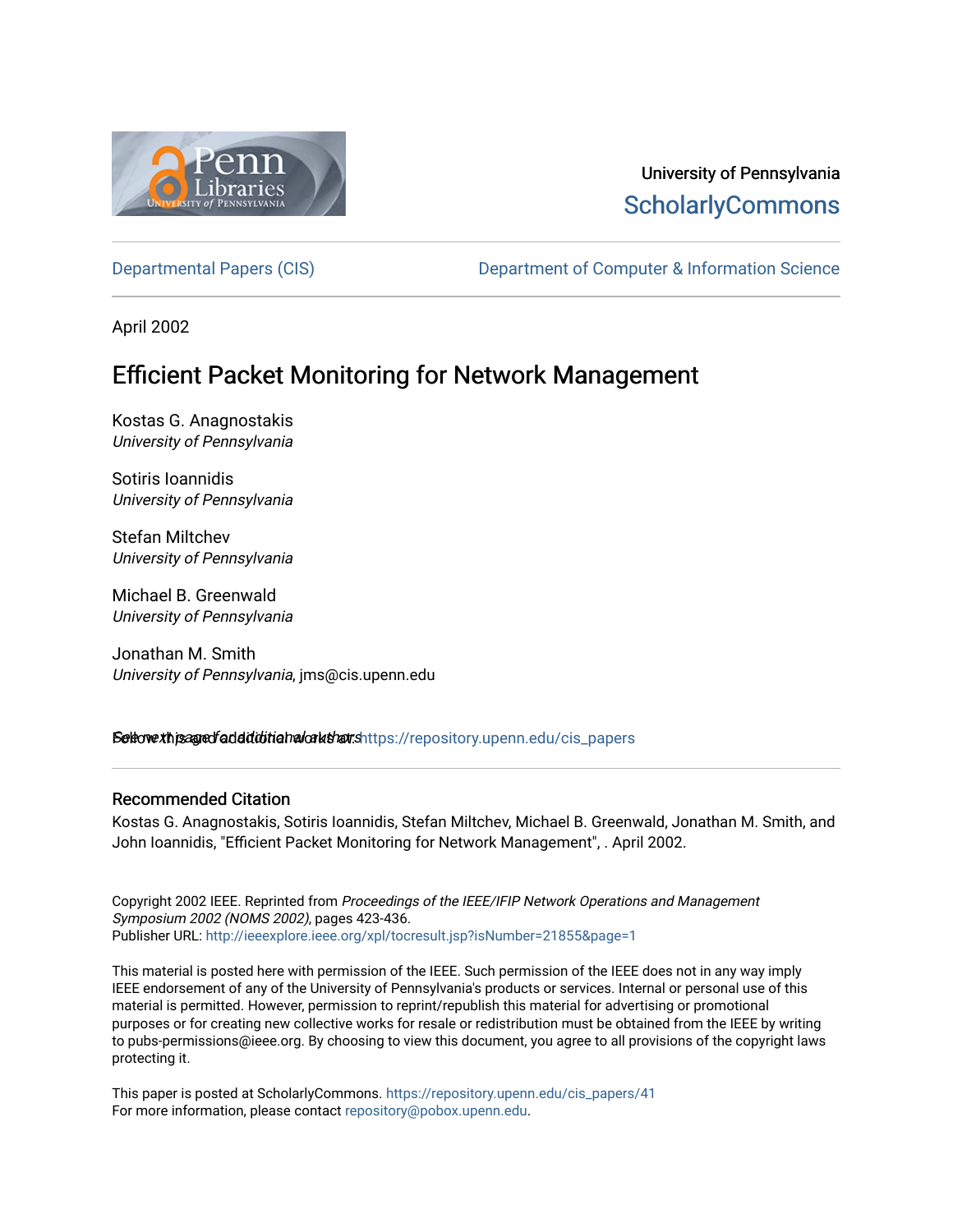## Efficient Packet Monitoring for Network Management

### **Abstract**

Network monitoring is a vital part of modern network infrastructure management. Existing techniques either present a restricted view of network behavior and state, or do not efficiently scale to higher network speeds and heavier monitoring workloads. We present a novel architecture for programmable packet-level network monitoring that addresses these shortcomings. Our approach allows users to customize the monitoring function at the lowest possible level of abstraction to suit a wide range of monitoring needs: we use operating system mechanisms that result in a programming environment providing a high degree of flexibility, retaining fine-grained control over security, and minimizing the associated performance overheads. We present an implementation of this architecture as well as a set of experimental applications.

## Keywords

network monitoring, active networking

## **Comments**

Copyright 2002 IEEE. Reprinted from Proceedings of the IEEE/IFIP Network Operations and Management Symposium 2002 (NOMS 2002), pages 423-436. Publisher URL: <http://ieeexplore.ieee.org/xpl/tocresult.jsp?isNumber=21855&page=1>

This material is posted here with permission of the IEEE. Such permission of the IEEE does not in any way imply IEEE endorsement of any of the University of Pennsylvania's products or services. Internal or personal use of this material is permitted. However, permission to reprint/republish this material for advertising or promotional purposes or for creating new collective works for resale or redistribution must be obtained from the IEEE by writing to pubs-permissions@ieee.org. By choosing to view this document, you agree to all provisions of the copyright laws protecting it.

## Author(s)

Kostas G. Anagnostakis, Sotiris Ioannidis, Stefan Miltchev, Michael B. Greenwald, Jonathan M. Smith, and John Ioannidis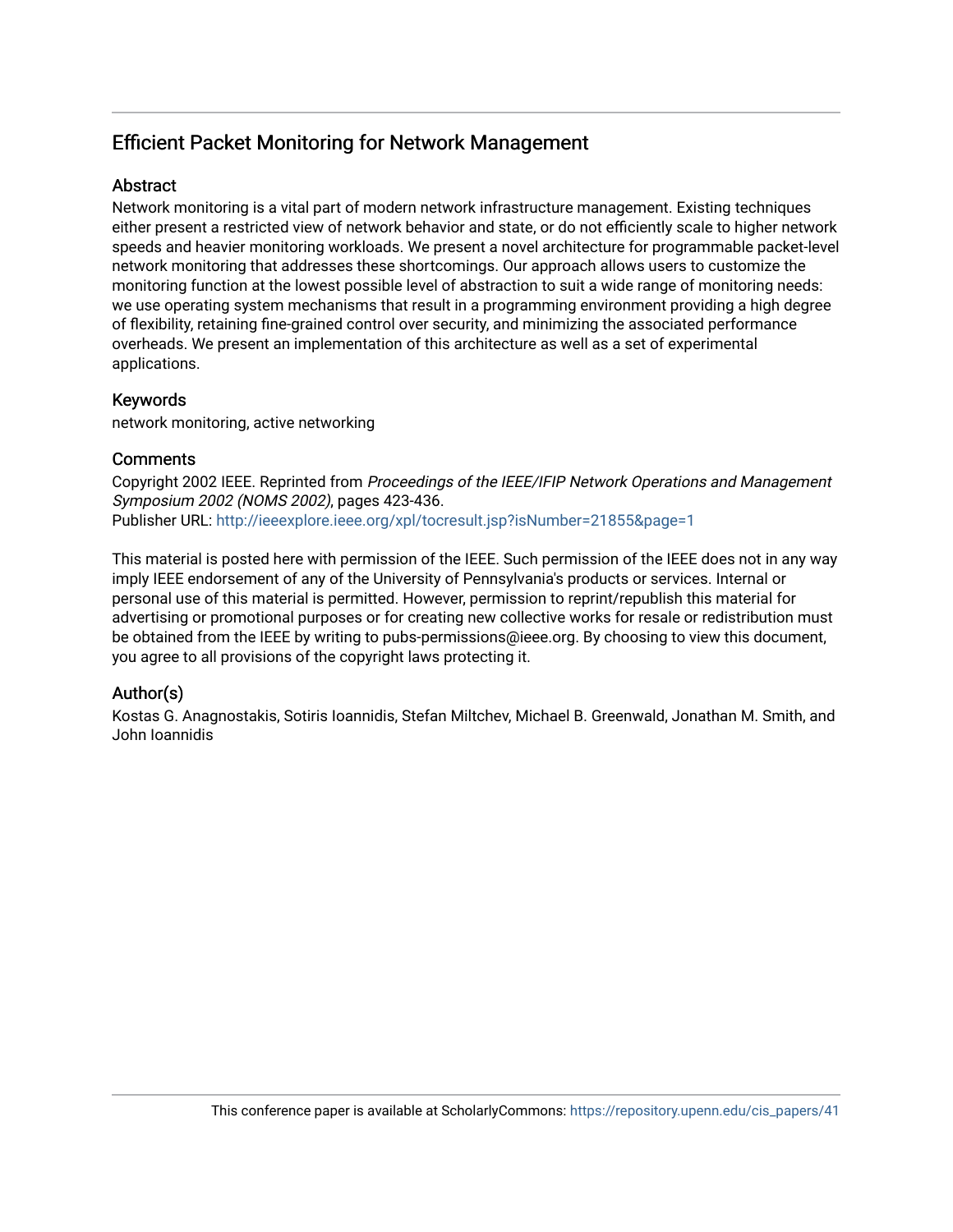# **Efficient Packet Monitoring for Network Management**

*K. G. Anagnostakis, S. Ioannidis, S. Miltchev, M. Greenwald, J. M. Smith CIS Department, Univ. of Pennsylvania Philadelphia, PA, USA [\(anagnost,sotiris,miltchev,mbgreen,jms\)@dsl.cis.upenn.ed](mailto:anagnost,sotiris,miltchev,mbgreen,jms)@dsl.cis.upenn.edu)u [ji@research.att.com](mailto:ji@research.att.com)* 

*AT&T Labs* - *Research Florham Park, NJ, USA* 

*J. Ioannidis* 

#### **Abstract**

Network monitoring is a vital part of modern network infrastructure management. Existing techniques either present a restricted view of network behavior and state, or do not efficiently scale to higher network speeds and heavier monitoring workloads. **We**  present a novel architecture for programmable packet-level network monitoring that addresses these shortcomings. Our approach allows users to customize the monitoring function at the lowest possible level of abstraction to suit a wide range of monitoring needs: we use operating system mechanisms that result in a programming environment providing a high degree of flexibility, retaining fine-grained control over security, and minimizing the associated performance overheads. We present an implementation of this architecture as well as a set of experimental applications.

#### **Keywords**

network monitoring, active networking

#### **1 Introduction**

'

Network monitoring is an increasingly important, yet difficult and demanding task on modem network infrastructures. **As** argued in [14], "the scalability of the stateless **IP** networks has been bought at the expense of observability", which has in turn led to the study of several ways of monitoring networks in order to support control and management functions. Most routers offer built-in monitoring functionality, accessible using mechanisms such as SNMP [8], RMON [35] or NetFlow [11]. However, as we will describe in Section 2.1, this predefined functionality has not been flexible enough for modem network monitoring requirements.

The desire for more flexibility has led to the rise of non-router-based techniques, broadly classified as "active" and "passive" measurements (see, e.g., [28] and [4], respectively). The degree of flexibility offered by these non-router-based techniques is

0-7803-7382-0/02/\$17.00 02002 **JEEE**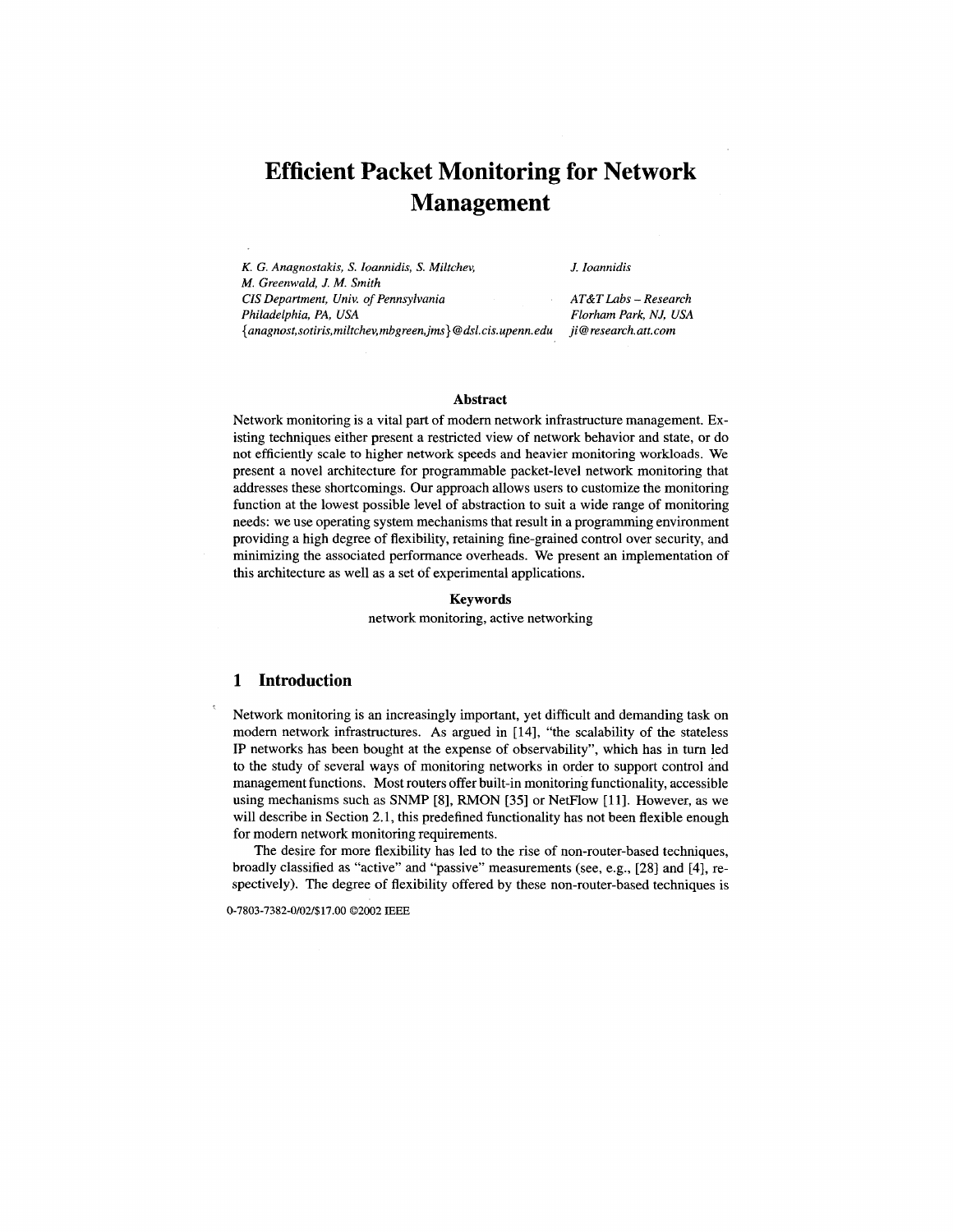still limited. Active measurements are restricted by their very nature **as** they both interfere with, and also cannot always capture network phenomena. Passive measurement systems do not suffer from these limitations, but measurements can only be analyzed off-line. The drawback in this case is that there exist applications that require real-time analysis, while for a number of other applications, the ability to trade off storage and communication for computation results in increased efficiency. Customizing the function of a passive monitor for a particular application is possible but requires significant effort. To our knowledge, the use of passive measurement systems is still limited.

In this paper, we explore the use of a dynamically extensible system for passive traffic monitoring as a solution to these problems. The **FLAME** system described here attempts to provide an efficient system structure and a fine-grained protection model. We rely on a C-like language called Cyclone **[12]** for allowing safe kernel-level packet handling , hereby maximizing efficiency without sacrificing safety or flexibility. Users can install modules that perform monitoring in real time. The installation of these modules is subject to policy constraints. The proposed system can be deployed initially as a local enhancement, e.g., as a passive measurement system or, ideally, as an enhanced interface card. Wide-spread deployment also enables applications such as the **IP** Traceback **[31,** 131 and Pushback [23] mechanisms described in Section 4. The implementation and the experimental applications instantiated on this system show that this approach adds substantial value to a measurement infrastructure and is a promising venue **for** further investigation.

The rest of this paper is structured as follows. In Section 2 we elaborate on the motivation behind our work. We present the system architecture in Section **3** and a set **of** experimental applications in Section 4. In Section *5* we study the performance of the resulting system, showing the improvement over current systems. We present related work in Section **6** and we conclude in Section 7.

#### **2 Motivation**

This work is motivated by three observations. First, as mentioned in Section **1,** the fundamental limitations and unsatisfactory trade-offs of existing techniques for network monitoring require investigation of alternatives. Second, standard operating system mechanisms that could support a programmable monitoring system with packet-level granularity are too heavyweight and intrusive. Developing a custom system poses several interesting design challenges from a systems perspective. Last, we view network monitoring as a case for active networking, testing existing arguments and knowledge.

#### **2.1 Limitations of existing techniques**

We discuss in turn why SNMP-like abstractions, existing Management-by-Delegation (MbD) models, and active and passive measurement techniques are inflexible or inefficient for modem measurement-based applications.

The most widely used management mechanisms today are based on **SNMP,** WON and Netflow. Management functionality is hard-coded into the managed elements **and**  follows a standardized information model. The need for standardization often results in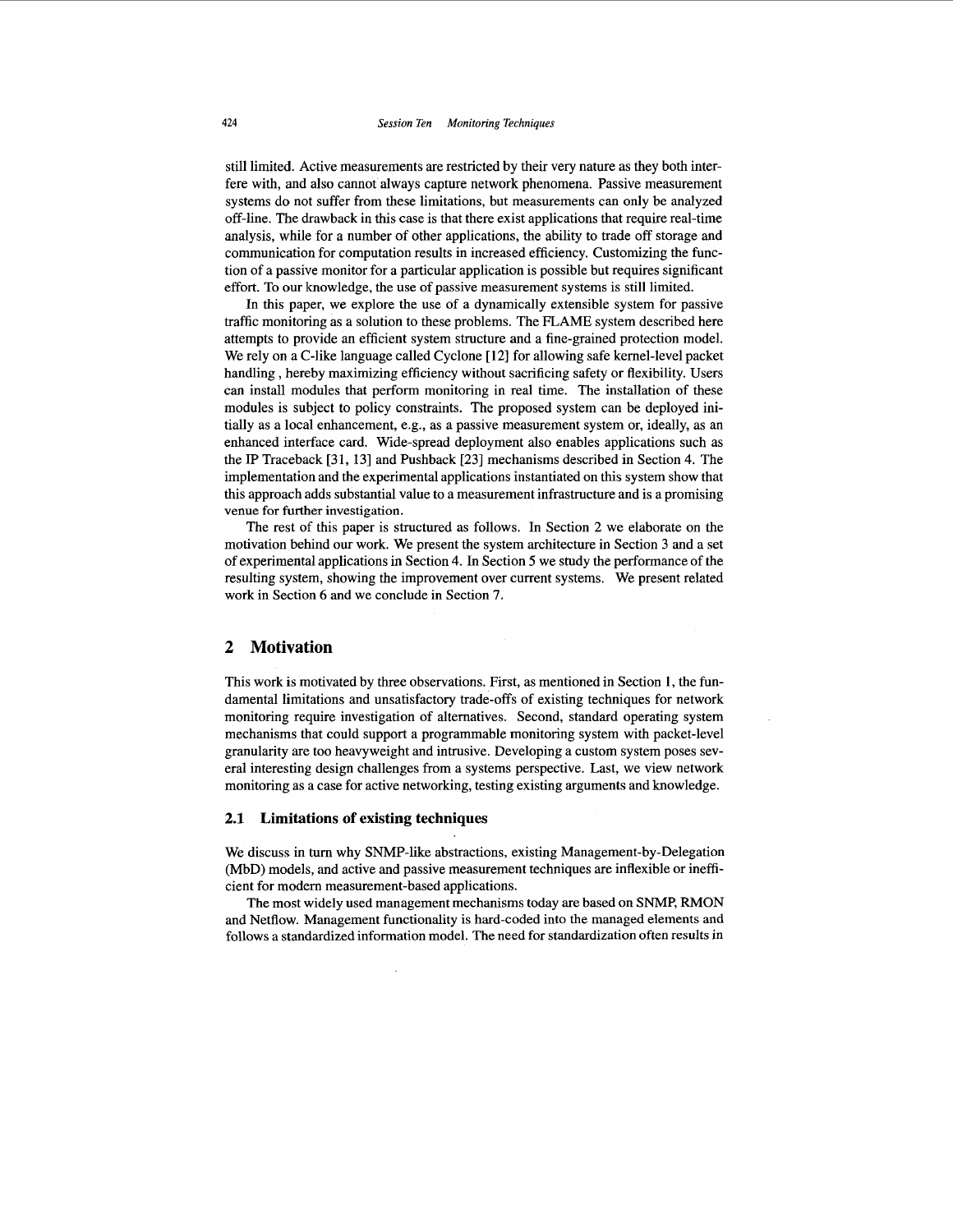significant delays; it takes months to years from the development and standardization of a protocol to the time the corresponding MIBs can be derived. This is understandable, as the required management functionality is often hard to predict without significant operational experience. The lack of management hooks hinders the development of appropriate management tools as new features are added to the network. The interaction of ECN [29] with Netflow provides a good example of this: NetFlow only allows either per-ToS (which includes the CE bit used by ECN) or per-network accounting tables, and ECN affects both. Experimentation with ECN-based accounting and charging using Netflow is thus difficult. Another example is measuring the rate of TCP SYN packets (for SYN attack detection); unless such a feature was deemed necessary when the MIB was designed, there is no way to add this kind of functionality.

The problem with the existing forms of MbD [15] designs is that they only target the overhead and latency of communication between the management system and the managed element. The underlying information model remains strictly the information exported by SNMP/RMON/Netflow. Therefore, the problems described in the previous paragraph also hold for MbD designs.

Active measurements are easy to implement, but have certain limitations. First, these techniques create probe traffic which may interfere with regular traffic in unpredictable ways. Also, probe traffic is often treated differently than regular traffic. The quality and validity of the information provided by these probes raises further issues. For example, rare or exceptional phenomena (e.g., drops, delay variations, other anomalies) may not be visible through active measurements.

There are three main problems with passive measurement systems. First, analysis of the data has to be performed off-line, after the measurements have been taken. There is no way to perform monitoring in real-time, unless there is "login" access to the measurement system. This restricts the use of the system to the actual infrastructure owner and trusted parties if new real-time functionality is needed. Second, maintaining the huge data sets for post-processing is often inefficient. On-the-fly data reduction may **be** more efficient, especially if the reduction has little processing overhead; in Section 4.3 we present an example module that illustrates the power of this approach. Finally, in most passive monitoring systems policy as well as functionality is hard-coded into the system. For instance, OC3MON 141 only captures packet headers (IP and TCP) but some applications may require access to the payload.

#### **2.2 Design challenges in programmable packet monitoring**

Previous work context has demonstrated some of the benefits of programmable packet monitoring, but has also exposed certain design challenges. In particular, the LAME system [3] supports a fair mix of applications at typical network speeds. However, the emphasis in LAME on off-the-shelf components dictated the use of commodity operating system abstractions and system mechanisms to provide security and fault-isolation. These mechanisms introduced significant base and per-application overheads that render the architecture unsuitable for higher network speeds. The Windmill system [24] is similarly structured and pays a similar cost without providing protection, as protection was not an objective in Windmill's design. Since computation is expensive, especially as link speeds continue to grow, it is crucial to minimize waste of resources. Although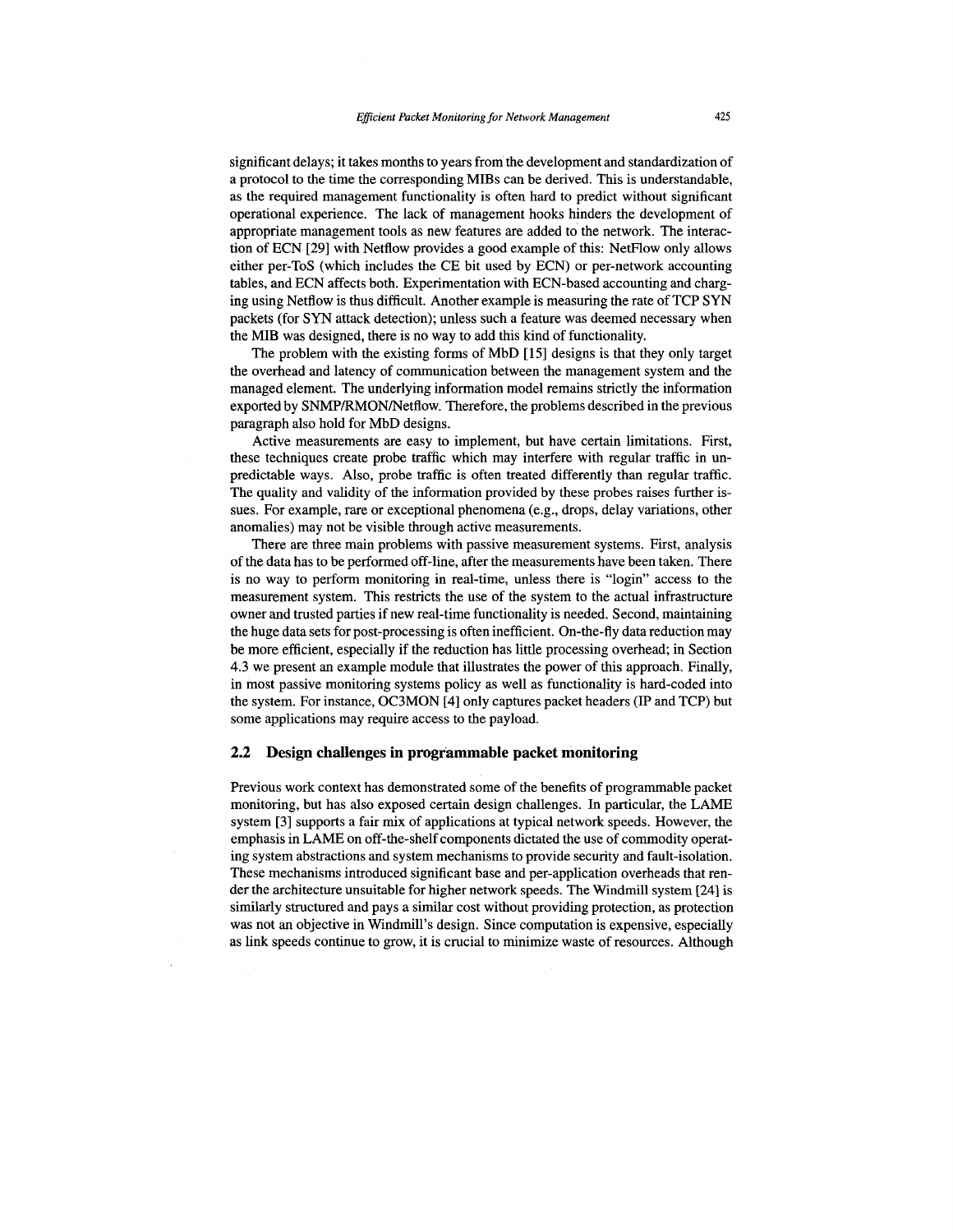it would be preferable to rely as much as possible on off-the-shelf components, having to examine alternative system mechanisms for the needs of programmable packet monitoring appears inevitable.

#### **2.3 Relationship with active networking**

We study network monitoring as a specific class of in-network functionality that could benefit from dynamic extensibility within the broader perspective of active networking. In this direction, techniques that are well understood in the active networking context apply directly to the design of an extensible monitoring system. For example, finegrained security and resource control models [ 16, 21 can safely extend the application range of the system, thus "opening" the infrastructure for third parties to perform monitoring functions. The trade-offs between flexibility, security and performance have been studied extensively in active networks [1], and experimentation has shown that these functions can be appropriately restricted without excessive design complexity and performance cost.

Note that ad-hoc forms of "active" networking, in the sense of dynamic extensibility, have been explored to some extent in the case of active measurements [28] as well as passive measurements [24]. In the spirit of minimizing complexity, it is desirable to find a unified general solution to accelerating network evolution, as advocated by active networking arguments. Network monitoring, along with other functions such as routing [27], represent network-side functions that have already stressed the need for extensibility. The target system structure should be easy to integrate in extensible router designs such as **[18,** 211. This opens further opportunities as the function of the router itself can be adapted to the needs of monitoring, while also removing the burden of operating separate infrastructures for forwarding and monitoring. The amount of resources that could be made available for monitoring in this scenario is an interesting engineering question, however, we do not touch upon these issues in this paper.

#### **3 Design**

The architecture of FLAME is shown in [Figure 1.](#page-6-0) Modules consist of kernel-level code  $K_x$ , user-level code  $U_x$ , and a set of credentials  $C_x$ . Code is written in Cyclone [12] and is processed by a trusted compiler upon installation. The kernel-level code takes care of time-critical packet processing, while the user-level code provides additional functionality at slower time scales and lower priority. This is needed so applications can communicate with the user or management system (e.g., using the standard library, sockets, etc.). We describe how safe execution of in-kernel code is accomplished in Section 3.1. The set of credentials  $C_x$  is used at compile time to verify that the module is allowed by system policy to perform the functions it requests. The dark units in Fig[ure 1](#page-6-0) before each  $K_x$  represent code that is inserted before each module code segment for policy checks. These units appropriately restrict access of modules to packets or packet fields, provide selective anonymization of fields, and so on. We describe how these credentials are used and how policy is specified in Section **3.2.**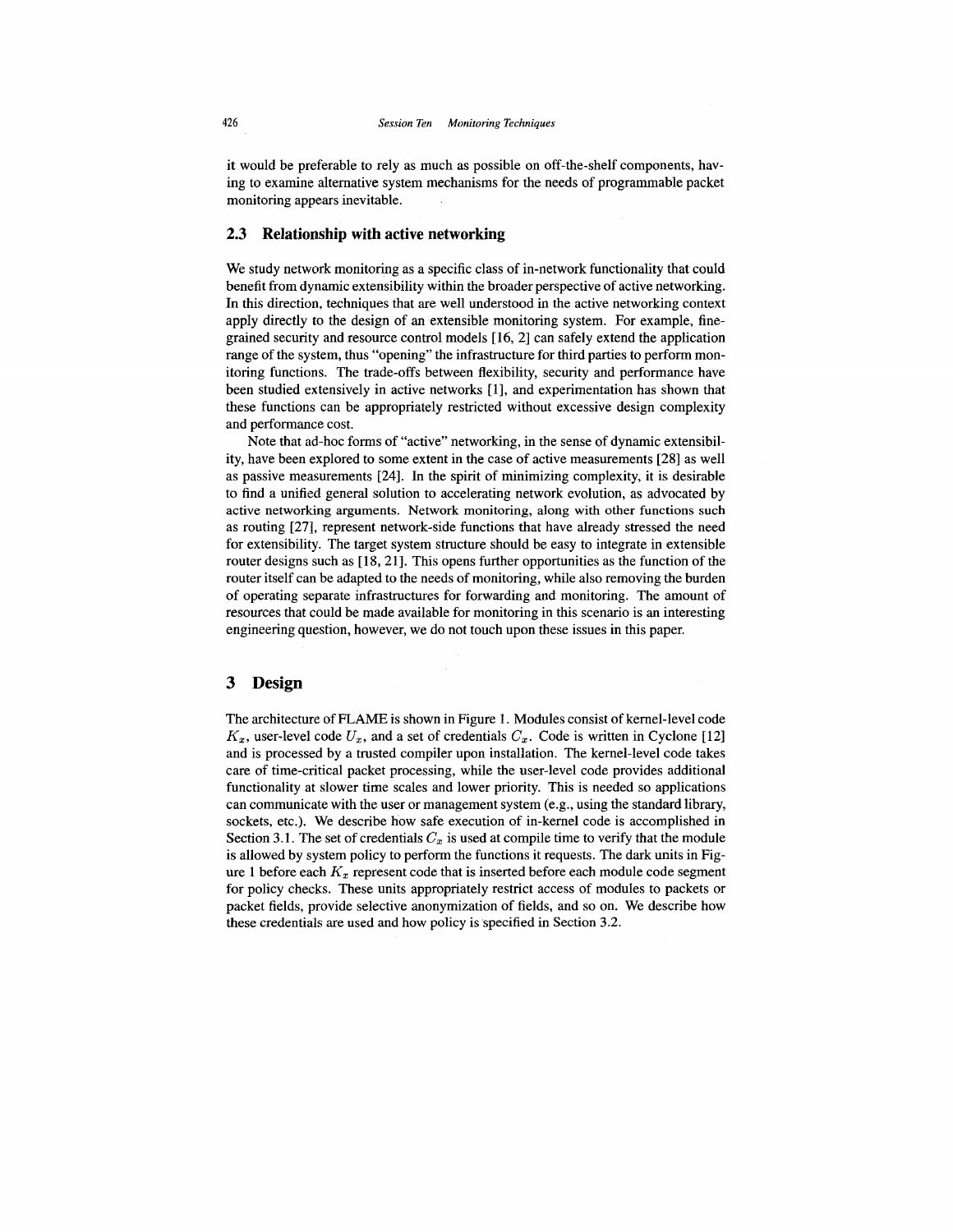<span id="page-6-0"></span>

Figure 1: **FLAME Architecture** 

#### **3.1 Safe Execution**

Allowing user code to execute inside the operating system kernel raises a number of major design challenges. The system must guard against excessive execution time, privileged instructions, exceptions, and random memory references. There has been extensive work in the operating system and language communities that addresses the above problems [20, 32, 91. **FLAME** leverages these techniques to satisfy our security needs.

**Bounding Execution Time. A** simple method for bounding execution time is eliminating backward jumps. This has the advantage of providing us with an upper bound for the execution time: linear in the length of the program. However such a limitation makes programming cumbersome. Alternatively, we can execute each installed module as a kernel thread and context switch between threads when they exceed their allocated makes programming cumbersome. Alternatively, we can execute each installed module<br>as a kernel thread and context switch between threads when they exceed their allocated<br>time slot. Unfortunately this can prove too heavy wei execution of monitoring functions on incoming packets. We take a different approach similar to [17]: we augment the backward jumps with checks of a cycle counter; if the module exceeds its allocated execution time we jump to the next module . This adds an overhead of 5 assembly instructions for the check and another **6** if the check succeeds, to initiate the jump to the next module.

**Exceptions.** To handle exceptions caused by the module code executing in the kernel we modified the trap handler of the operating system to catch possible exceptions originating from the loaded code. Instead of causing a system panic we terminate the module and continue with the next one.

**Privileged Instructions and Random Memory References.** To guard against instructions that arbitrarily access memory locations or try to execute privileged assembly instructions we use Cyclone [12]. Cyclone is a language for C programmers who want to write secure, robust programs. It is a dialect of C designed to be safe: free of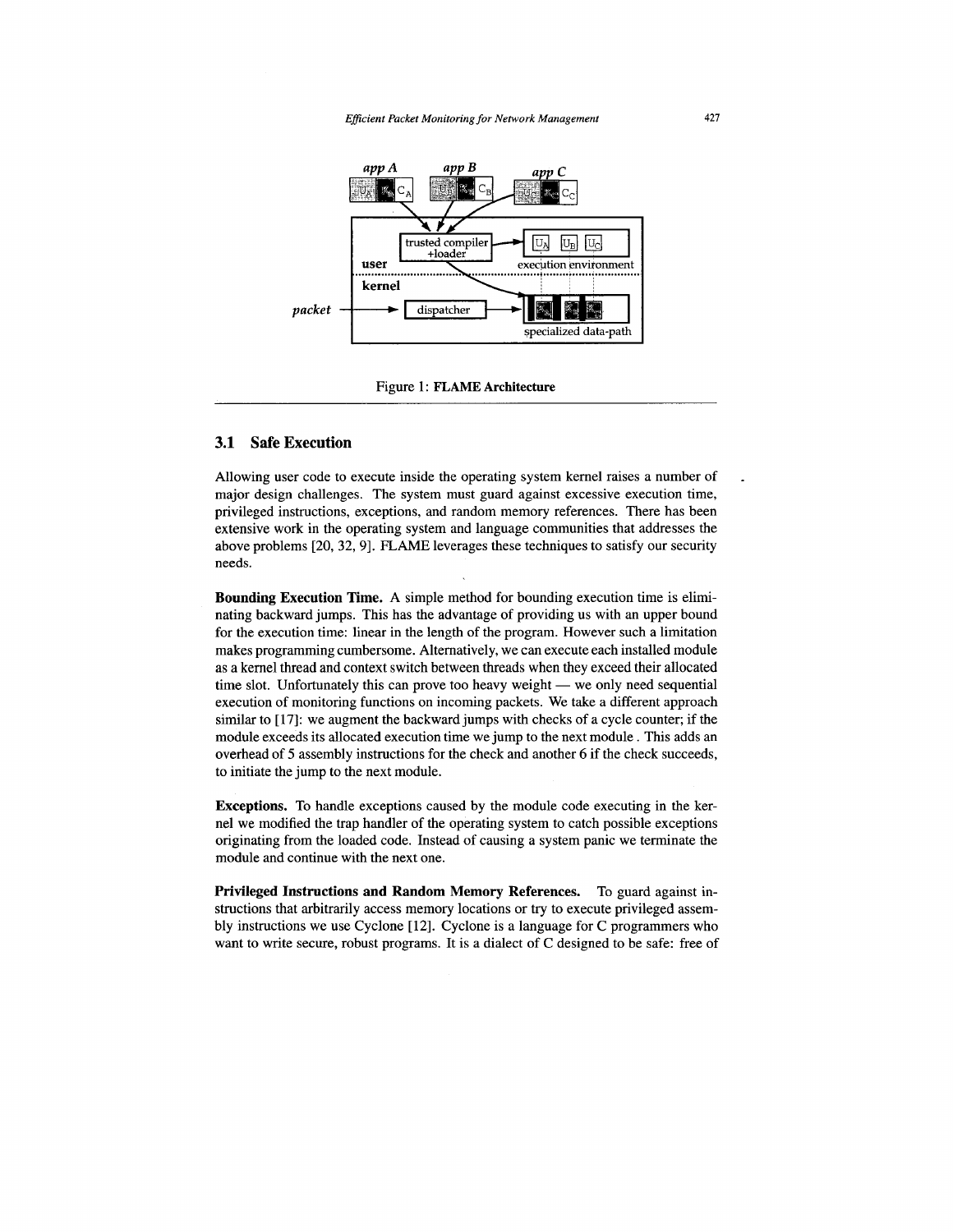```
KeyNote-Version: 2 
Authorizer: NET-MANAGER 
Licensees: TrafficAnalysis 
Conditions: 
  (app-domain == "flame" && module == "capture" && 
   (IPsrc = 158.130.6.0/24 || IPdst = 158.130.6.0/24)\Rightarrow "HEADERS-ONLY";
Signature: "rsa-md5-hex:fOOf5673"
```
Figure **2: Example credential that grants "TrafficAnalysis" the right to capture traffic to/from 158.130.6.0. The user is authorized to receive packet headers only.** 

crashes, buffer overflows, format string attacks, and so on. All Cyclone programs must pass a combination of compile-time, link-time and run-time checks to ensure safety.

#### **3.2 Policy control**

The network operator controls what packets a module can access, what part of the packet a module is allowed to view and in what way, what amount of resources (e.g., processing, memory) the module is allowed to consume on the monitoring system, and what other functions (e.g., socket access) the module is allowed to perform.

We have chosen a Trust Management *[6]* approach to mobile code security. Trust Management is a novel approach to solving the generalized authorization and security policy problem. Entities in a trust-management system (called "principals") are identified by public keys, and may generate signed policy statements (which are similar in form to public-key certificates) that further delegate and refine the authorization they hold. This results in an inherently decentralized policy system: the system enforcing the policy need only consider the relevant policies and delegation credentials, which the user must provide. The KeyNote [5] implementation is used as our trust management system. An example KeyNote credential is shown in Figure *2.* In the current FLAME design, we perform policy compliance checks while loading the incoming object code.

KeyNote provides a simple notation for specifying both local policies and credentials. Applications communicate with a "KeyNote evaluator" that interprets KeyNote assertions and returns results to applications. A KeyNote evaluator accepts as input **a**  set of local policy and credential assertions, and a set of attributes, called an "action environment,'' that describes a proposed trusted action associated with a set of public keys (the requesting principals). The KeyNote evaluator determines whether proposed actions are consistent with local policy by applying the assertion predicates to the action environment. In our system, we use the action environment as the place-holder of component-specific information (such as language constructs, resource bounds, etc.) and environment variables (such as time of day, node name, etc.) that are important to the policy management function.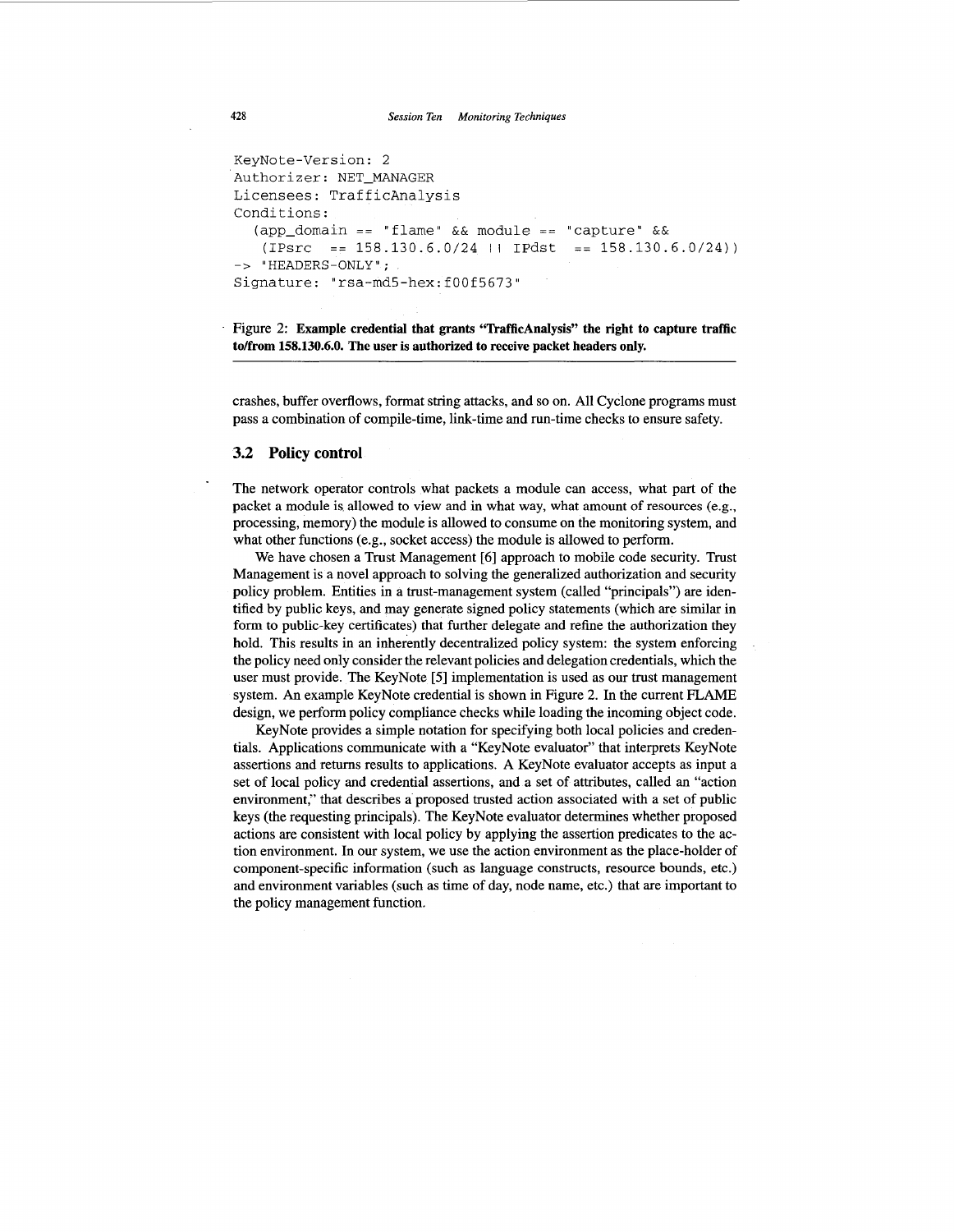#### **4.1 IP Traceback**

The current Internet architecture offers little protection against ill-behaved traffic. In recent years Distributed Denial of Service (DDoS) attacks have increased, which has led to the study of appropriate "traceback" mechanisms. A traceback mechanism detects the attack source $(s)$ , despite the fact that IP source addresses may be spoofed by the attacker, and responds by confining or blocking traffic from the attacking sites. FLAME allows an implementation of IP Traceback [31,23, 341 without requiring modification of router functionality to support confinement or traffic blocking.

We implement Traceback on FLAME by simply monitoring traffic and recording the upstream router for each packet. In this particular case, sampling techniques are applicable for reducing the cost of monitoring. We use out-of-band communication to recursively trigger traceback on neighboring routers, to find the source of the attacks. Once the attackers have been traced, router control commands are initiated from the monitor to an appropriate management interface to block or otherwise confine the attacking traffic. Although in our own implementation we use the ALTQ [lo] QoS API for blocking the attacking sites, in the general case this interface is not necessarily coupled with the router itself.

The key benefit **of** using the FLAME approach in implementing IP packet traceback and traffic rate limiting is the ability to adapt depending on the type of ill-behaved traffic. For example, FLAME gives users the flexibility of dynamically deploying the appropriate module to counter a possible attack. As new attacks are being invented it is easy to develop and deploy mechanisms to counter them.

#### **4.2 Worm detection**

Recently, the Internet has observed a wave of "worm" attacks [26] although **the** concept and techniques have generally existed since the early description in [7]. A worm compromises a system such as a Web server by exploiting system security vulnerabilities and once a system has been compromised the worm attempts to replicate by "infecting" other hosts. The "Code Red" worm and its variants infected over 300 000 servers in July-August 2001.

The worm could be locally detected and prevented if the packet monitor could obtain access to the TCP packet content. Unfortunately, most known packet monitors only record the IP and TCP header and not the packet payload. In FLAME, we implemented a module to scan packets for the Worm signature. If this signature is matched, the source and destination IP addresses are recorded. The module also has the option of blocking traffic from the attacking as well as the attacked site. The ALTQ QoS API is used for this purpose.

#### **4.3 Traffic Analysis**

While originally a tool for research, traffic analysis is now needed for management functions such as traffic engineering. As discussed in Section 2, both active and passive measurement systems have certain drawbacks.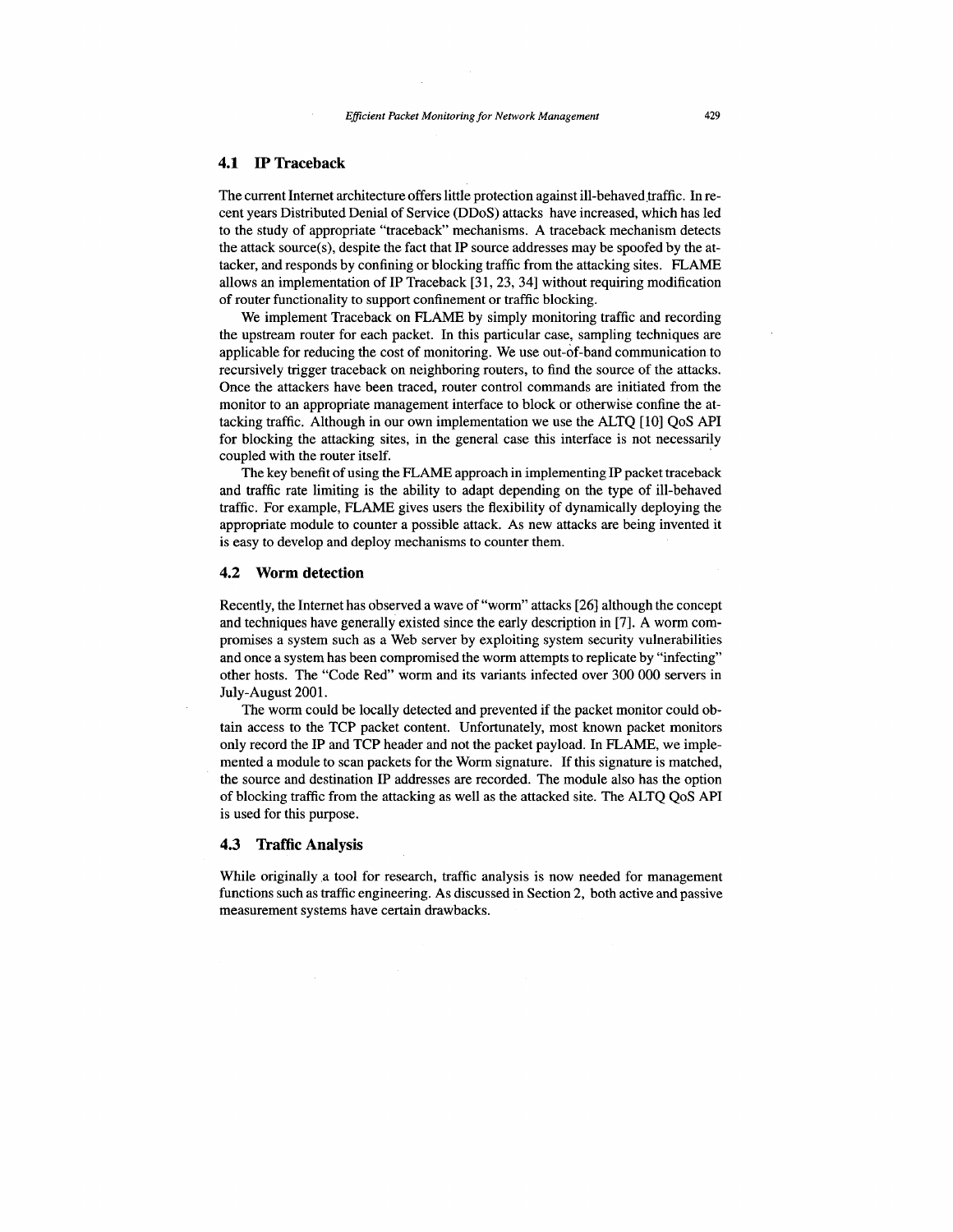We have built a simple traffic analysis module to demonstrate the ease of implementation on FLAME. It also demonstrates how our per-packet monitoring is capable of safely maintaining state across multiple packets. The purpose of the module is to measure the existence of "packet trains". A packet train can be loosely defined as a set of consecutive packets belonging to the same "flow". This is typical, for instance, for TCP traffic, which in its slow-start phase injects two packets for each acknowledgement received. Note that this kind of information is not available through the standard network management mechanisms. A typical passive monitoring system would require communication of all traffic to the analysis host. Our implementation is trivial to implement and adds minimal overhead to the monitoring system. The module consists of about 40 lines of code, costs about 100 cycles per packet and results in less than 400 bytes of measurement data. Other functions, such as extracting statistics on TCP window sizes or analyzing traffic burstiness, are similarly easy to build. To our knowledge, such flexibility is not provided by existing systems.

#### **4.4 ECN-based Charging**

It is important to obtain network usage statistics per accountable entity when managing an operational network. These statistics often form the basis for charging users for network usage. Today, volume-based charging schemes rely on NetFlow or SNMP-type accounting for calculating the cost of service, usually in terms of volume per network prefix. Recently, more dynamic pricing algorithms have been studied, especially with regard to providing differentiated services or controlling congestion. Recent proposals for charging (such as the approach described in [22]) are based on the ECN [29] mechanism. When the network becomes congested, routers mark packets with a probability depending on the level of congestion. Marked packets are charged at an elevated rate, so resources consumed during periods of congestion are more expensive. This scheme provides incentive for users to shift their use of network resources to periods of reduced congestion.

To support ECN-based charges, we index accounting information by network prefix as well as by marked **vs.** non-marked packets. **As** mentioned in Section **2** this is not supported by any of the existing router accounting mechanisms: NetFlow allows either per-ToS **or** per-AS **or** per-network accounting tables. The FLAME implementation is fairly simple. The kernel-level module looks up the appropriate entry in the accounting hashtable, while user-level code flushes the tables to the user application on timeand/or memory thresholds.

#### **5 Experimental evaluation**

In this section, we describe experiments with the FLAME implementation. The purpose of the experiments is two-fold. First, we measure the *monitoring capacity* **of**  the system compared to LAME, and attempt to identify parameters that affect system performance. Second, we measure the cost of the different modules that we run on the system. The test platform consists of two 1 GHz Pentium **I11** PCs with 256 MB SDRAM, and **1.** Gbit/s Ethernet interfaces (NetGear GA620 32-bit PCI cards with the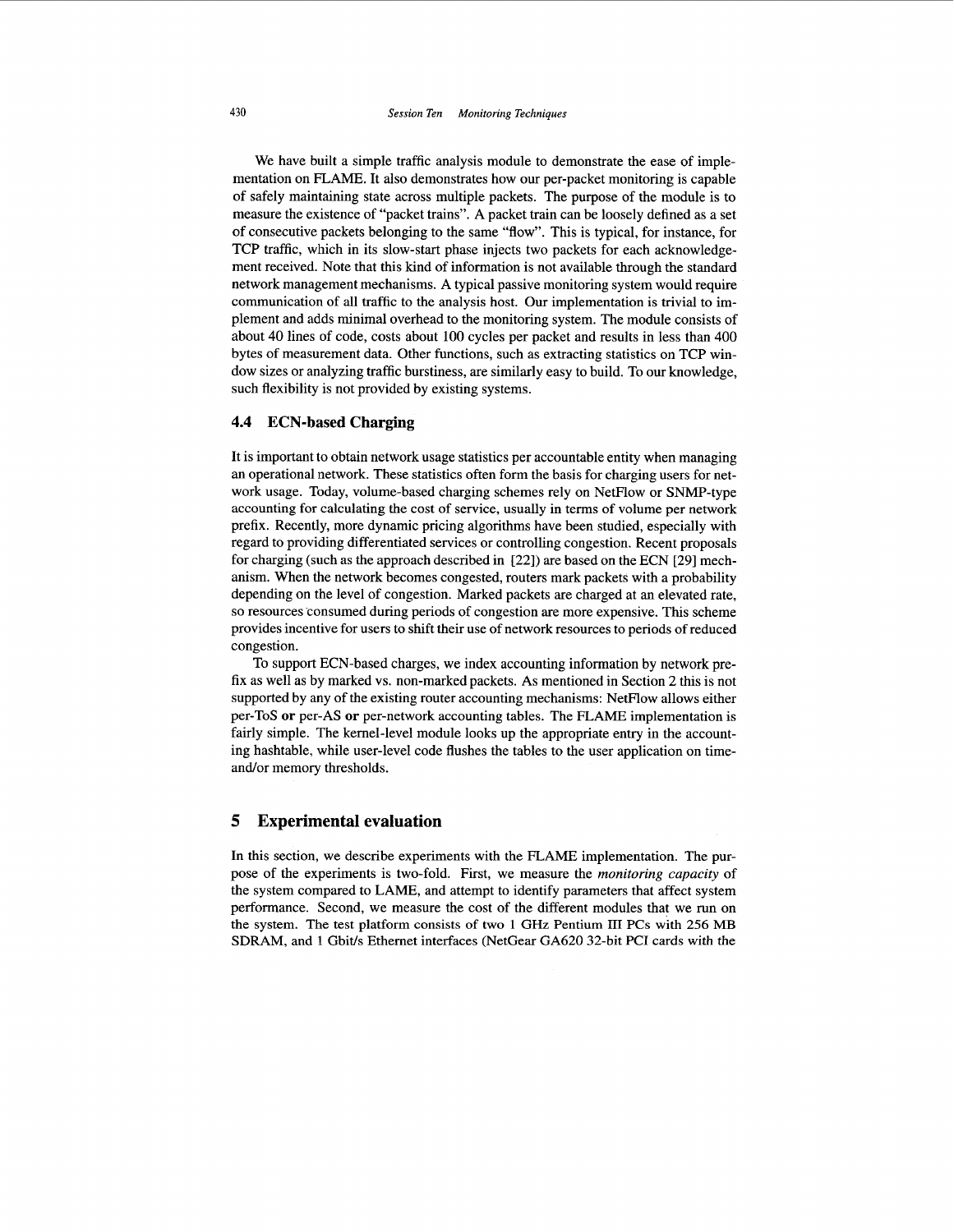

Figure **3: Monitoring capacity of FLAME vs.** Figure **4: The cost of patching backward LAME** for different traffic rates

Alteon chipset). One PC is used as the traffic generator and the other one runs the FLAME prototype. For experiments whose results depend on the actual traffic content (specifically, measurements on the packet train module and ECN accounting) we used the auckland-2 traffic trace from NLANR. In all other cases, we used a modified version of t tcp whose sending rate **is** controlled through the command line.

Figure 5 presents the monitoring capacity of FLAME compared with LAME for different traffic rates. We define monitoring capacity as the maximum number of processing cycles that the system provides to modules without experiencing packet loss (e.g., overflowing the receive queue). This is measured using a "null" module whose function is to simply consume processing cycles in a for loop. To infer the monitoring capacity, we increase the number of cycles that this module consumes, until the packet loss rate becomes non-zero. The results show that FLAME consistently outperforms LAME, imposing a significantly smaller system overhead. The top line represents the maximum number of cycles available for the specific processor for each packet at a given traffic rate. These results also confirm that FLAME scales well with increasing number of applications. This is of particular importance as in practice the system may have to accommodate many small monitoring modules and/or few large ones (in terms of processing needs).

[Table](#page-11-0) **1** summarizes the cost per individual module for FLAME and LAME. The cost of the "null" module illustrates the per-module overhead ; this **is** a major overhead factor in LAME which is minimized in FLAME. Additionally, it is shown that, for some applications, the cost of each module can be higher in FLAME than in LAME. This is natural, as FLAME moves protection inside or around the module; hereby the fixed base- and per-module costs are traded for more efficient case-specific overheads. In other cases, such as the "dump-to-disk" (DDUMP) example, the kernel-level structure of FLAME provides further performance benefits.

In Section **3.1** we described our approach for guaranteeing bounded execution time. Figure 5 presents the evaluation of this approach. We sequentially execute ten modules with and without our backward jumps patch. Furthermore, we simulate a workload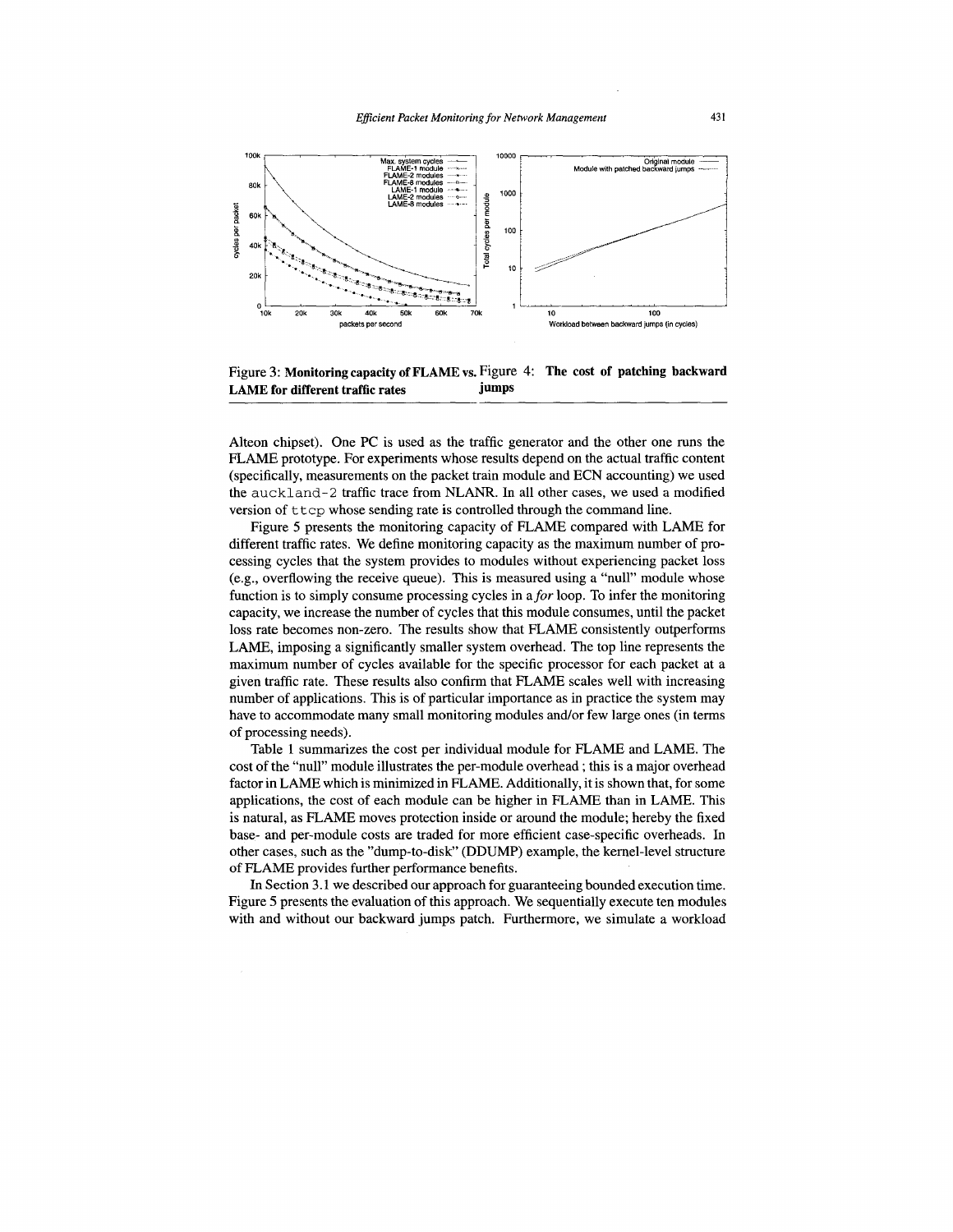<span id="page-11-0"></span>

| <b>Task</b>   | <b>LAME</b>    |       | <b>FLAME</b>   |       |
|---------------|----------------|-------|----------------|-------|
|               | $_{\rm cpp}$   | error | $_{\rm cpp}$   | error |
| NULL          | $1831 \pm 89$  |       | $80 \pm 15$    |       |
| <b>IPANON</b> | $131 \pm 8$    |       | $138 \pm 10$   |       |
| <b>DDUMP</b>  | $3293 \pm 416$ |       | $2418 \pm 208$ |       |
| <b>ECNACC</b> | $850 \pm 43$   |       | $952 \pm 55$   |       |
| <b>PTRAIN</b> | $101 + 0$      |       | $120 \pm 0$    |       |



Table 1: Cost breakdown per-application in **cycles per packet (cpp). Cycle counts re-** 

**ported are in** *addition* **to the base overhead** Figure **5: LAME, Cyclone and FLAME reported in NULL. overheads for the packet train module** 

inside the modules which we gradually increase to monitor the system behavior. We notice only a slight increase in execution time, which stays constant across a wide range of workloads.

To investigate the overheads imposed by using the Cyclone language, we compiled and executed the packet train module using C (Unsafe) and Cyclone (FLAME). Figure 5 presents **the** normalized overheads. Cyclone has an additional 19% overhead over the unsafe case, due to the checks that are necessary for type safety. It is, at this point, unclear whether a typical workload would require this amount of overhead. A detailed study of applications on this platform is therefore needed to correctly estimate the average system overhead. Note however that efficient implementation and efficient compilation techniques are key to reducing this overhead. For instance, using types rather than arrays (whose bounds have to be checked) on accessing the packet data and techniques such as loop unrolling can significantly reduce run-time costs. In the LAME approach, the system imposes a de-facto fixed cost for the system as a whole as well as per-module which cannot be similarly reduced.

#### **6 Related Work**

Numerous techniques have been developed for flexible network monitoring. The first generation **of** a tools such as tcpdump were based on the Berkeley Packet Filter [25] (BPF). The Packet Filter provides operating system functionality for user-level traffic monitoring. Users define filters in a "filter language" and pass them to the system, to execute on a "filter machine" inside the kernel. The filters specify which packets the user is interested in. These packets are then passed to the user-level application for processing. BPF-based tools were suitable for shared media networks such as Ethernet and FDDI, however, with switched networks now dominant this method is no longer useful for traffic monitoring.

OC3MON **[4J** is a dedicated host-based monitor for snooping on 155 Mbit/s OC3 ATM links. The host is attached to the link using an optical splitter so that the monitoring function does not interfere with regular service. **The** host monitors packets and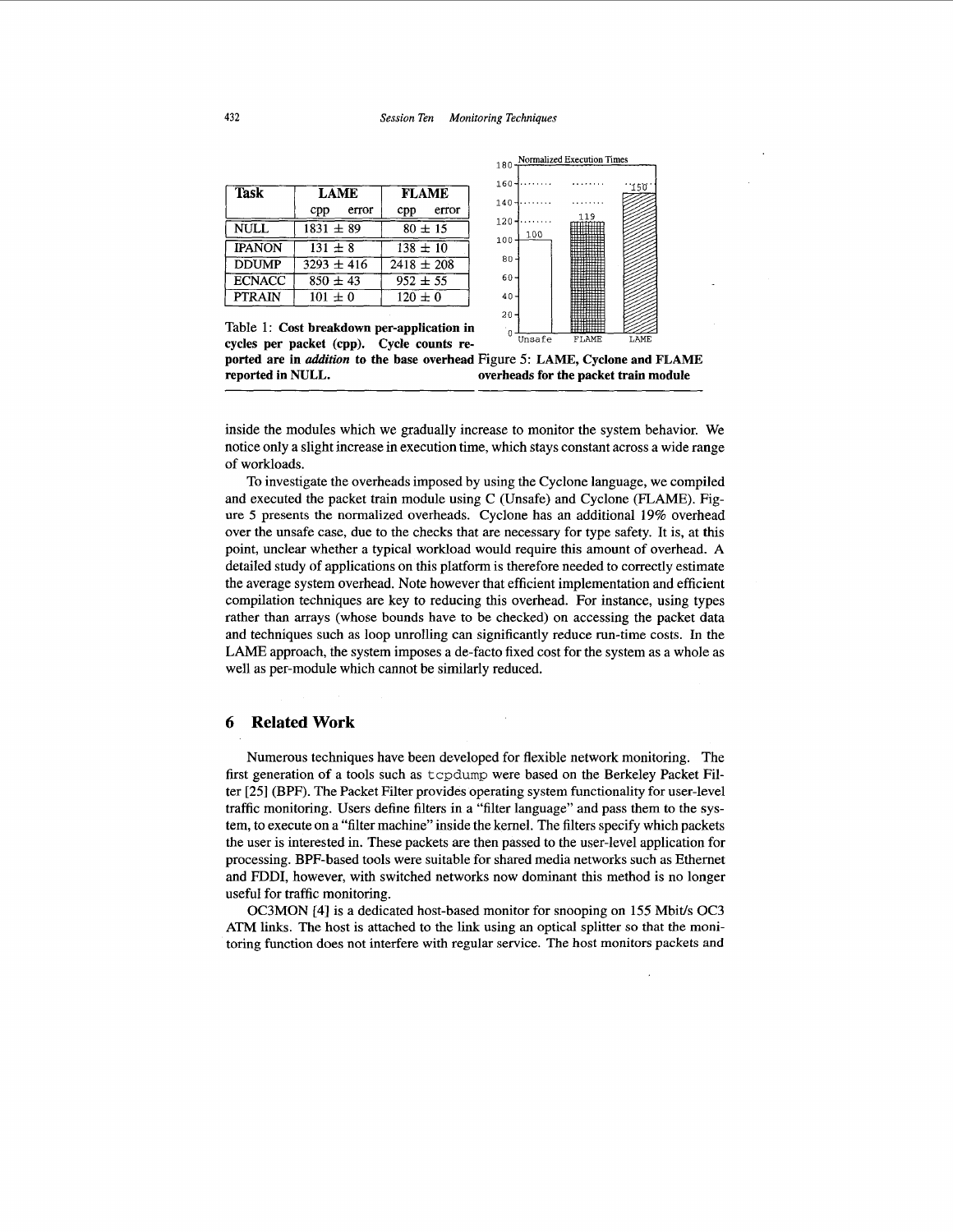records the captured headers in files for post-processing. No real-time functionality for packet processing is considered in the original design.

LAME 131 shares many architectural features with FLAME - dynamically loading user-provided modules, a Trust Management  $[6]$  approach to security  $-$  but the emphasis in LAME on off-the-shelf components introduced significant overhead that rendered the architecture unsuitable for high performance applications. Windmill [24] is an extensible network probe environment which allows loading of "experiments" on the probe, with the purpose of analyzing protocol performance. As discussed earlier in this paper, Windmill does not provide safety and does not efficiently scale to higher network speeds or application workloads.

The NIMI project [28] provides a platform for large-scale Internet measurement using Java- and Python-based modules. NIMI only allows active measurements, while the security policy and resource control issues are addressed using standard ACL-like schemes.

In the active networking arena, Smart Packets [33] and ABLE [30] provide programmable platforms for network management applications, following the MbD principles. ABLE allows applications to poll SNMP interfaces from inside the network, while Smart Packets operate on a management interface at the language level. In both cases, the management information and control settings are pre-defined subsets of the managed element state.

FLAME installs modules in the monitoring system, close to the information source. This is similar in principle to Management-by-Delegation (MbD) models [ 151. The key difference lies in the level of abstraction: we argue for a packet-level traffic measurement approach instead of relying on the already abstracted SNMP-based metrics.

#### **7 Summary and concluding remarks**

We have described an architecture for a programmable packet monitoring system: we provide a mechanism for loading code in the system kernel; we guarantee safety by using a type-safe language and run-time checks; finally, we use a Trust Management system for fine-grained policy control.

We observe that the field of network monitoring provides an excellent proving ground for programmable infrastructure systems because of the continuously evolving and highly diverse nature of the monitoring functions that users need to embed in the network infrastructure. These characteristics make it hard for designers and users to predict and agree on a set of functions that can satisfy the long-term needs of monitoring applications. In the design of the FLAME system, we examined the trade-offs between safety, performance and flexibility and we believe that FLAME achieves a good balance, as shown in Figure 6. The structure of FLAME follows typical design patterns for active-network prototypes while incorporating crucial system-level optimizations for high performance.

Although open questions in the software structure of our system remain, we also expect to investigate programmable packet monitoring systems that use hardware support. We see tremendous potential in the use of network processors such as the Intel IXP 1200 [19]. Finally, we would like to study other distributed designs. Since the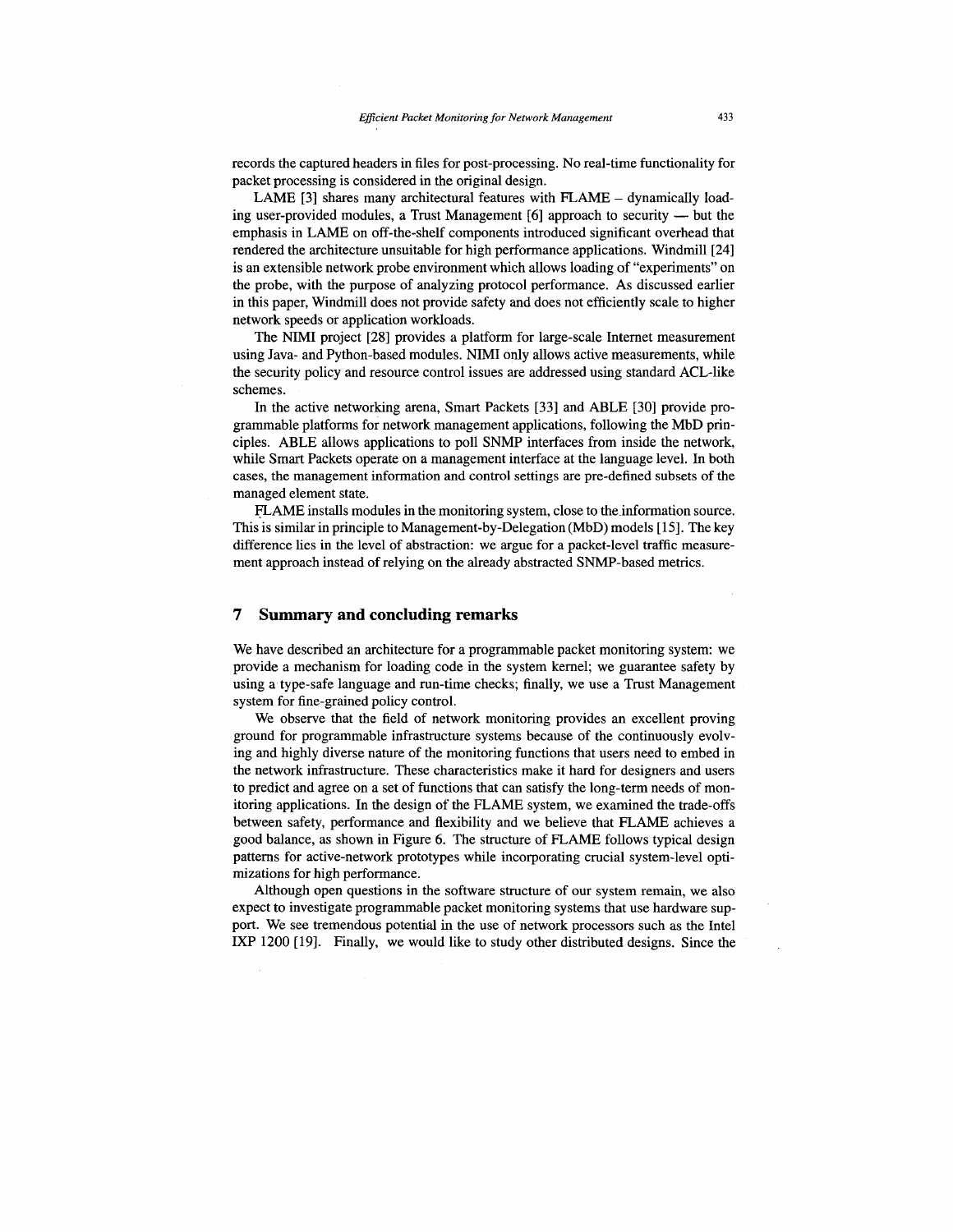| <b>System</b>  | <b>Flexibility</b>       | <b>Safety</b> | Performance   |
|----------------|--------------------------|---------------|---------------|
| pre-programmed | Low                      | High          | Low to Medium |
| Windmill       | Medium                   | Medium        | Low           |
| <b>LAME</b>    | High                     | High          | Low           |
| FLAME.         | $\overline{\text{High}}$ | High          | High          |

Figure 6: **Comparison of network monitoring systems** 

application workload will consist of several independent modules, there is a natural decomposition into independent, concurrent components. These can be run, in parallel, on different processors. We anticipate that our approach can thereby be extended to higher network speeds and more intensive workloads.

#### **Acknowledgements**

This work was supported by the DoD University Research Initiative (URI) program administered by the Office of Naval Research under Grant N00014-01-1-0795, and DARPA under Contracts F39502-99-1-0512-MOD PO001 and N66001-96-C-852. The ipanon code was kindly provided by Joerg Micheel. We would like to thank M. Hicks, J. Komblum, J. Moore, E. Markatos and H. Bos for valuable comments and suggestions throughout the course of this work.

#### **References**

- [l] D. **S.** Alexander, P. **B.** Menage, W. A. Arbaugh, A. D. Keromytis, K. Anagnostakis, and J. M. Smith. The price of safety in an active network. *IEEE/KICS Joumal* of *Communications and Networks (JCN),* March 2001.
- [2] K. *G.* Anagnostakis, M. W. Hicks, **S.** Ioannidis, A. D. Keromytis, and J. M. Smith. Scalable resource control in active networks. In *Proceedings of the 2nd Intemational Working Conference on Active Networks (TWAN),* October 2000.
- [3] K. G. Anagnostakis, **S.** Ioannidis, **S.** Miltchev, and J. M. Smith. Practical network applications on a lightweight active management environment. In *Proceedings of the 3rd Intemational Working Conference on Active Networks (TWAN),* October 2001.
- [4] J. Apisdorf, **k** claffy, K. Thompson, and R. Wilder. OC3MON: Flexible, affordable, high performance statistics collection. In *Proceedings of the 1996 LISA X Conference,* 1996.
- [5] M. Blaze, J. Feigenbaum, J. Ioannidis, and **A.** Keromytis. The Keynote trustmanagement system version 2. RFC 2704, *[http://www.rfc-editozorg/](http://www.rfc-editozorg),* September **1999.**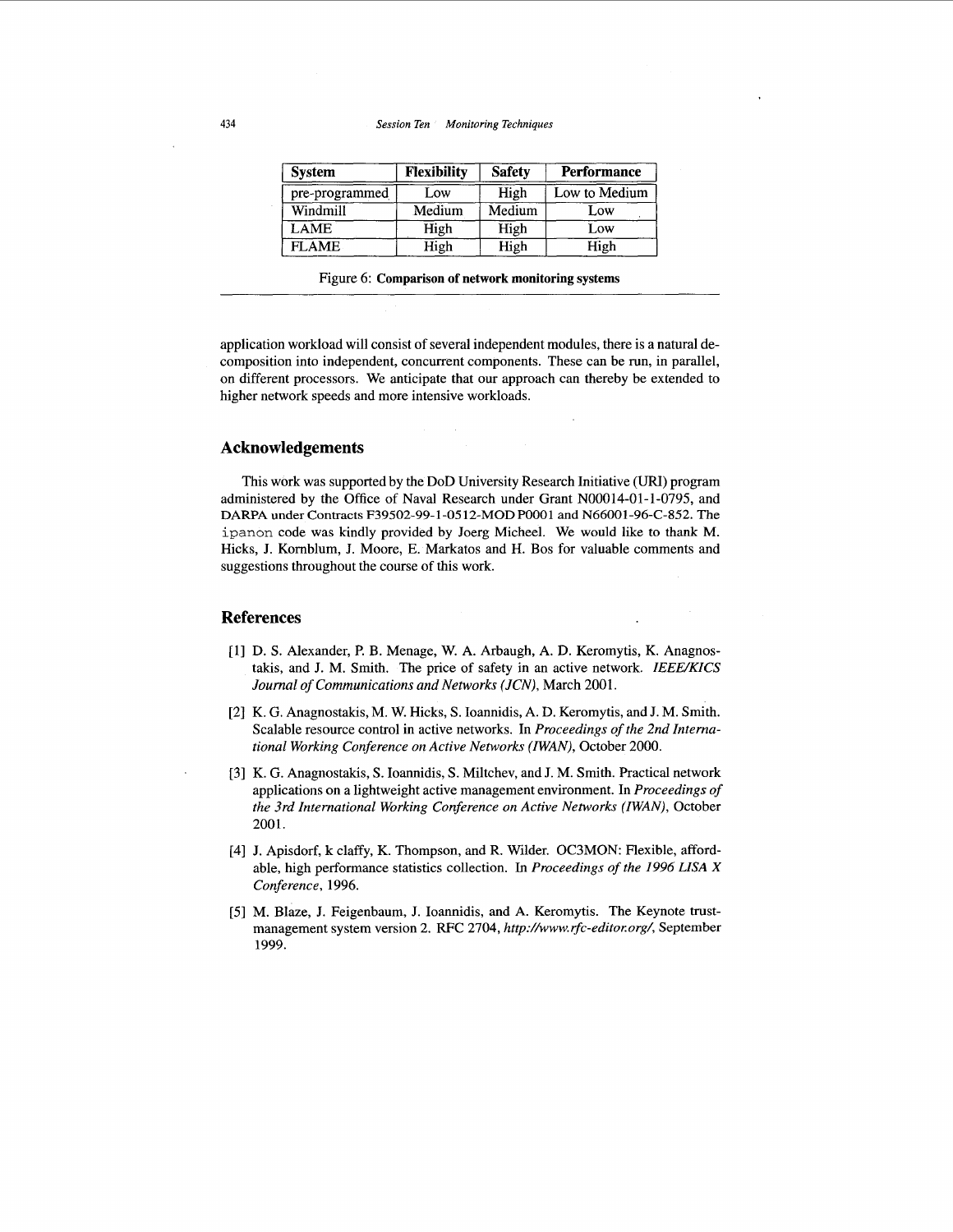- [6] M. Blaze, J. Feigenbaum, and J. Lacy. Decentralized trust management. In *Proceedings of the 17th Symposium on Security and Privacy,* pages 164-173, 1996.
- [7] J. Brunner. *The Shockwave Rider.* Del Rey Books, Canada, 1975.
- [8] J. D. Case, M. Fedor, M. L. Schoffstall, and C. Davin. Simple network mangement protocol (SNMP). RFC1157/STD0015, *[http://www.](http://www)rfc-editor.org/*, May 1990.
- [9] J. Chase, H. Levy, M. Baker-Harvey, and E. Lazowska. Opal: A single address space system for 64-bit architectures. In *Proceedings of the Fourth Workshop on Workstation Operating Systems,* pages *80-85,* 1993.
- [10] K. Cho. A framework for alternate queueing: Towards traffic management by PC-UNIX based routers. In *Proceedings of USENIX 1998 Annual Technical Conference,* June 1998.
- [ 111 Cisco Corporation. Netflow services and applications. *[http://www.cisco.com/,](http://www.cisco.com) 2000.*
- [ 121 Cyclone user's manual. Technical Report 2001-1855, Department of Computer Science, Cornell University, Nov. 2001. Current version at *[http://www.cs.comell.edu/projects/cyclone/](http://www.cs.comell.edu/projects/cyclone).*
- [13] D. Dean, M. Franklin, and A. Stubblefield. **An** algebraic approach to ip traceback,. In *Proceedings of NDSS '01,* February 2001.
- [14] N. Duffield and M. Grossglauser. Trajectory sampling for direct traffic observation. In *Proceedings of the ACM SIGCOMM'OO Conference.* August 2000.
- [ 151 G. Goldszmidt and Y. Yemini. Distributed management by delegation. In *Proceedings of the 15th Intemational Conference on Distributed Computing Systems (ICDCS),* pages 333-340,1995.
- [16] M. Hicks and A. D. Keromytis. A secure PLAN. In *International Working Conference on Active Networks (NAN),* 1999.
- [17] M. Hicks, J. T. Moore, and **S.** Nettles. Compiling PLAN to SNAP. In *Proceedings*  of *the 3rd International Working Conference on Active Networks (NAN),* October 2001.
- [ 181 ICIR. XORP: An extensible open router platform. *[http://www.xorp.org/,](http://www.xorp.org)* January 2001.
- [19] Intel Corporation. Intel IXP1200 network processor. **[http://developer.intel.com/ixa/](http://developer.intel.com/ixa).**
- [20] T. Jim, **G.** Morrisett, D. Grossman, M. Hicks, J. Cheney, and **Y.** Wang. Cyclone: **A**  safe dialect of C. In *Proceedings of USENIX 2002 Annual Technical Conference,*  June 2002.